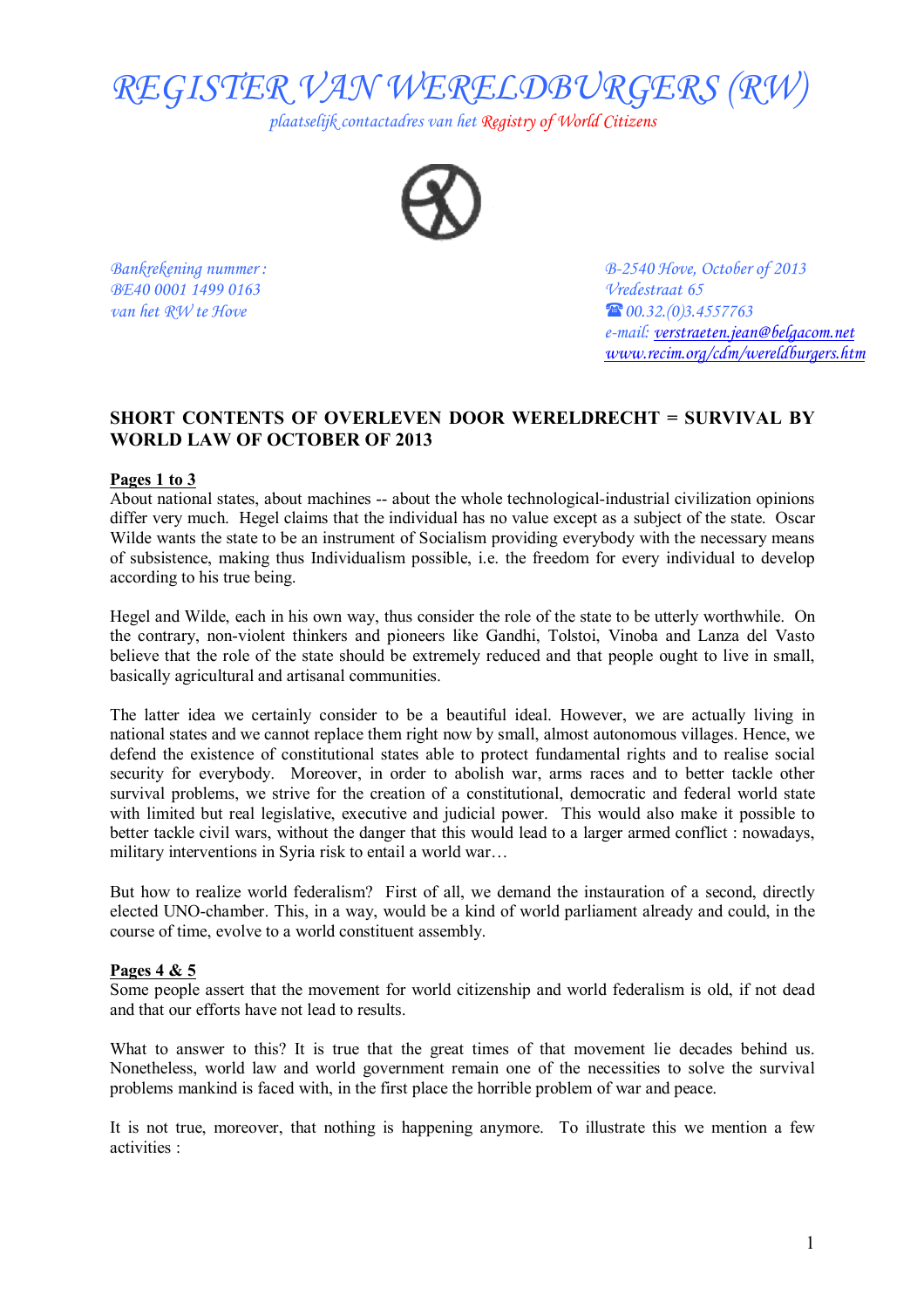**4 th of June, 2013** : Day of Peace and the Environment of the UNO. On this occasion Jacques Lefrançois, registered as a world citizen for more than sixty years, organised an assembly at the feet of *Manneken-Pis*, that is the statue of a small urinating boy in Brussels, which Jacques baptized Manneken-Peace. (Manneken signifies little boy.) The city of Brussels had dressed *Manneken-Pis* with a shirt showing a peace symbol. However, in spite of the sympathising attitude of the city, only a good dozen of persons came to the meeting place. They were -you could say- of good stuff, and this also applies to the speeches about the actuality of the necessity of *mundial* institutions.

**2 nd and 11th Sept., 2013** :Meeting of our international council in Paris. The entrance of the secretariat in the boulevard Vincent Auriol will be enforced (to avoid burglaries). Electronic registration of world citizens will become possible towards the end of this year. Laurent Son,volunteer for many years, will be hired as a halftime employee. (1)

**Garry Davies,** now about ninety, stood at the cradle in 1949 in Paris of the International Registry of World Citizens. He became known on a worldwide scale among other things by his book "My Country is the World", written in the fifties.

About him Marjolein Van Heemstra, member of the WFBN = Dutch World Federalist Movement, wrote a play that will be put on the stage in several places later on this year, also in Paris 11e, in a French version, from the 4th till the 8<sup>th</sup> of December, in *La Maison des Métallos.* (1)

Address of the WFBN = Wereld Federalisten Beweging Nederland : Laan van Nieuw Oost-Indië 252, Den Haag, tel. 00.31.(0)7014 78196, email : [wfbn@gmail.com](mailto:wfbn@gmail.com).

**21st of June, 2013** : The Peoples Congress launched an appeal to candidates for the 13th elections. (1)

 $27<sup>th</sup>$  **till**  $30<sup>th</sup>$  **Aug.**  $2013$  :  $34<sup>th</sup>$  session of the *Institut d'Etudes Mondialistes* = Institute for *Mundialist* Studies in 4690 Eben-Emael (Belgium), Moulin de Brouckay. For more information : [aigs.mg@aigs.be](mailto:aigs.mg@aigs.be) or AIGS, c/o Marc Garcet, 11, rue Istahelle, 4699 Bassenge (Belgium). (1)

**World Solidarity Against Hunger / Solidarité Mondiale contre la Faim** continues working on many projects, especially in Africa, but also in e.g. Latin America and even in France. For more information : [www.globidar.org](http://www.globidar.org), email:  $\frac{info(Qglobidar.org)}{info(Qglobidar.org)}$  or Monda Solidareco, "Les Nids", 49190 Saint Aubin de Luigne (France).

**4th October, 2013 till 4th January, 2014** : exposition in Aix en Provence (France), 8-10, rue des Allumettes, about the famous writer Albert Camus. At the end of the forties Camus was among the first persons to be registered as a world citizen. At the time he collaborated closely with Garry Davies. On the 15<sup>th</sup> January of 2014 there will also be an exposition about him in the *Palais du Luxemnbourg* (= French Senate) in Paris. (1)

**17th till 25th October, 2013** : APNU, who unite all forces striving for a directly elected UNO-chamber, organises all sorts of activities during that week, also a meeting in the European Parliament on the  $16<sup>th</sup>$ and  $17<sup>th</sup>$  of October. More information : **www.worldparliament.org**.

**20th March, 2023 :** At the equinox of Spring, viz. of Autumn, days are more or less equally long everywhere on earth. Therefore it was baptized Day of the Unity of Mankind. Many activities will take place on that occasion. Further information can be found on : [www.recim.org/ascop/pr08-fr.htm](http://www.recim.org/ascop/pr08-fr.htm)

\*\*\*

(1) About these activities more information can be obtained also by opening <http://www.recim.org/ascop/agenda-fr.htm>

or by writing to : Registre des Citoyens du Monde / Registry of World Citizens, 66, boulevard Vincent Auriol,

75015 Paris.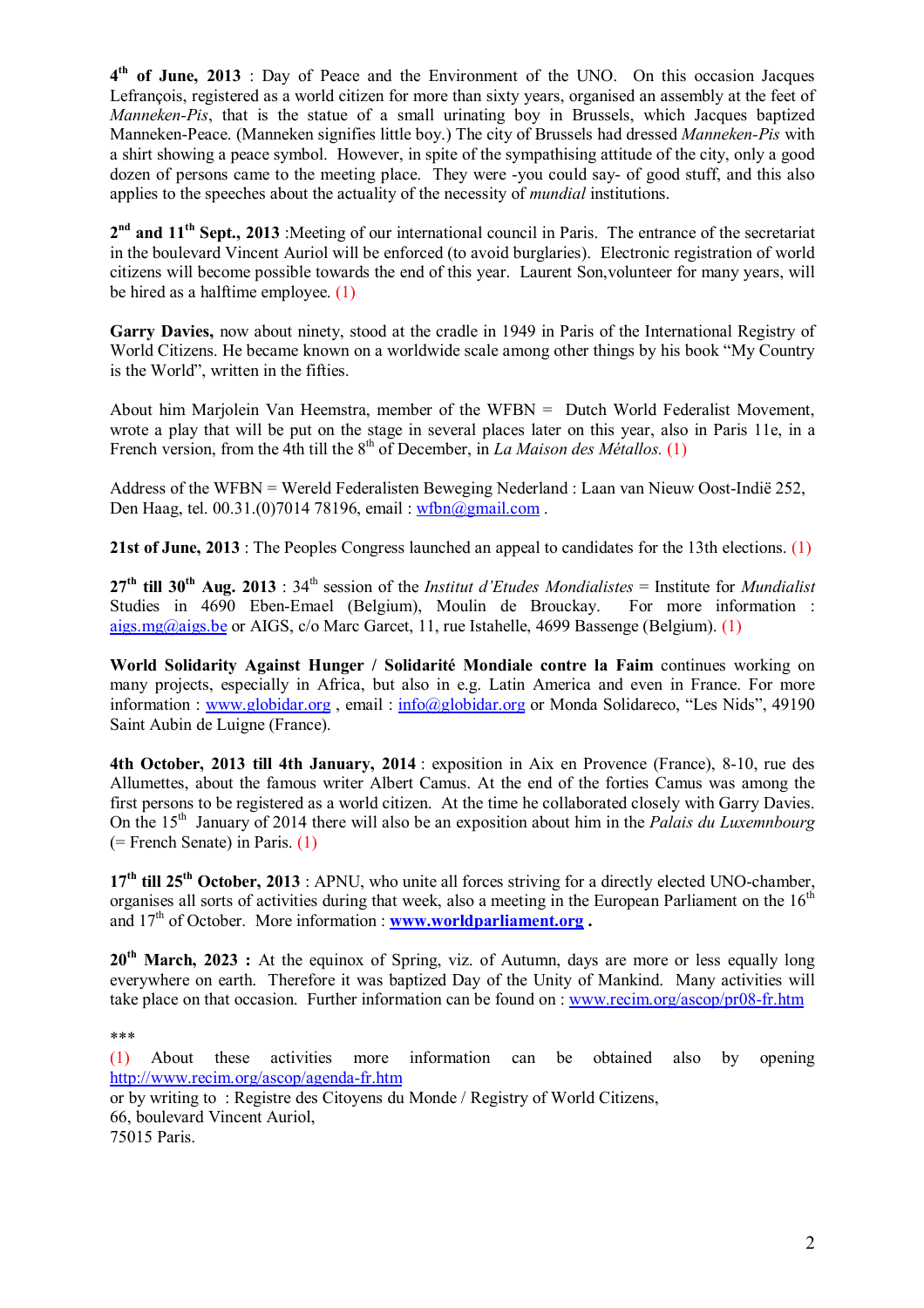## **Pages 7 to 12**

Barry Trower warns the world incessantly about the fact that for decennia military and other secret services have invented all sorts of anti-personnel radiation weapons. He reveals that immense crimes against humanity have been perpetrated with them.

#### \*\*\*

The European Coalition Against Covert Harrassment, a European branch of the International Center Against The Abuse Of Covert Technologies, works on an objective basis, i.e. it measures radiations emitted by human bodies, also -when possible- in Faraday Cages. Later on, it hopes to make the results of its work worldwidely known.

#### \*\*\*

What Snowden revealed was made public in the nineties already and *we* knew it much earlier : the NSA is listening to and reading all our telecommunications.

#### \*\*\*

We are constantly being irrigated by planes with several sorts of chemicals that become visible in the form of chemtrails. This would be done in the framework of geo-engineering. The latter can be considered a weapon. Indeed, he who can manipulate the weather in a country, can destroy or subjugate it as well. The particles present in the chemtrails could also interact with waves spread through the atmosphere by HAARP and other installations of this type. In this way HAARP could to some extend be used as well for so called mind control. But if all this is true, what can we do? To believe that we cannot do anything is precisely what mighty, partly utterly criminal *cryptocracies* want us to do, so that they can silently continue doing with us and with the word what they want to.

#### \*\*\*

People who know that all sorts of abuses with radiation weapons (and also with chemical and biological weapons) have been going on for decades, are easily considered crazy. Persons making public that experimentations on humans were done also with radio-active materials were treated in the same way, till the moment at least that president Clinton confirmed that such horrific practices had taken place really.

### \*\*\*

Bradley Manning showed us that the barrier between making war and perpetrating war crimes must be called narrow.

### \*\*\*

In 1998 we launched a Declaration of Concerned Citizens (in five languages) :

*In several countries of the world individuals and associations are denouncing what they consider to be chilling crimes against humanity. They assert that in the course of the last decades secret military services and the like have been developing technologies allowing to submit individuals and groups to a variety of harmful waves/energies. In this way unwilling and mostly unwitting victims are said to be spied on, to be manipulated, damaged in their health and as human beings, tortured and possibly assassinated.* 

*As practices contrary to all principles of the constitutional state cannot be considered state secrecies, we believe that there is an urgent necessity:* 

*1) to examine in a serious and persevering way in how far these technologies really exist;* 

*2) to forbid them by law;* 

3) to apply penal law and to make possible the application of civil law to those who misused them in a *criminal way ;* 

4) to put all scientific research in this field under severe surveillance of the constitutional state, i.e. to *submit it to strict legal conditions.*